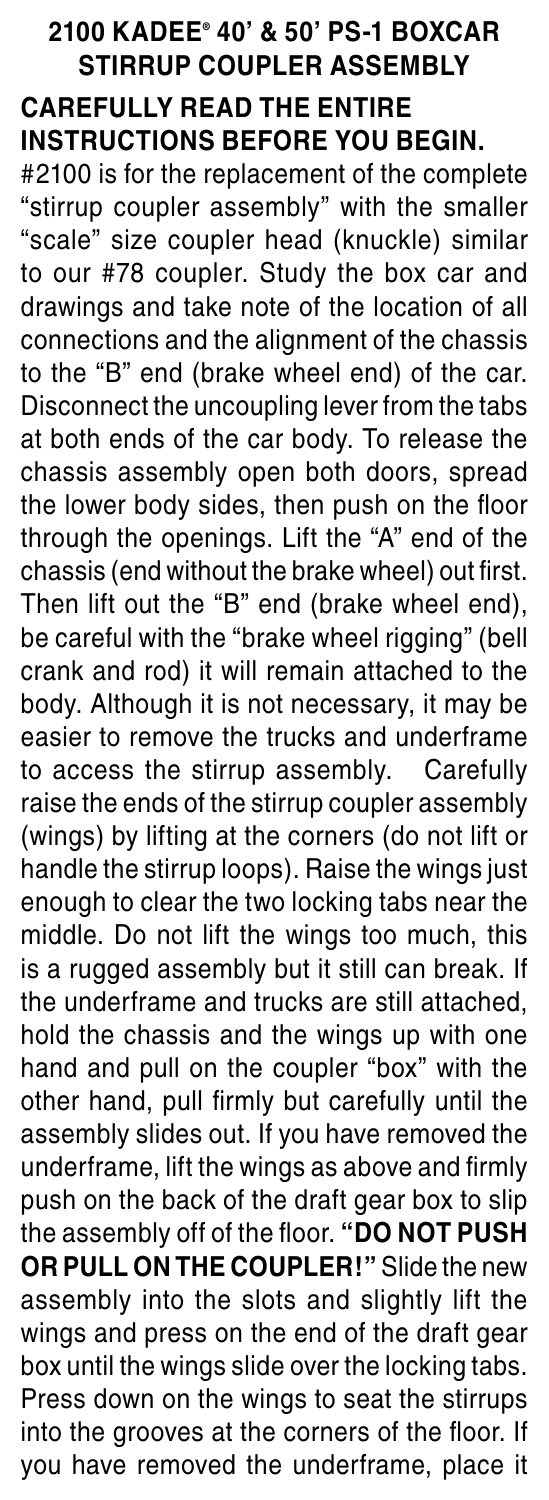back onto the floor and fit the air line tabs into their notches on the end of the floor. Fit the chassis into the brake wheel end of the body first so the tab of the bell crank fits into the notch on the end of the floor and then work the rod into the hole in the side of the bolster under the truck. This is more difficult but still possible with the trucks still attached. Spread the body enough for the chassis to snap in place. Gently press the ends of the cut levers into the tabs. If they do not seem to have a snug fit, use a small bit of CA glue on the back of the connection (inside of the tab). Also, if you break off one of the tabs they are made of styrene plastic and you can use a small amount of liquid styrene cement to reattach it. Let the cement set up completely before you press the pin into the tab. Reattach the trucks (if needed) making sure the bushings are positioned correctly.